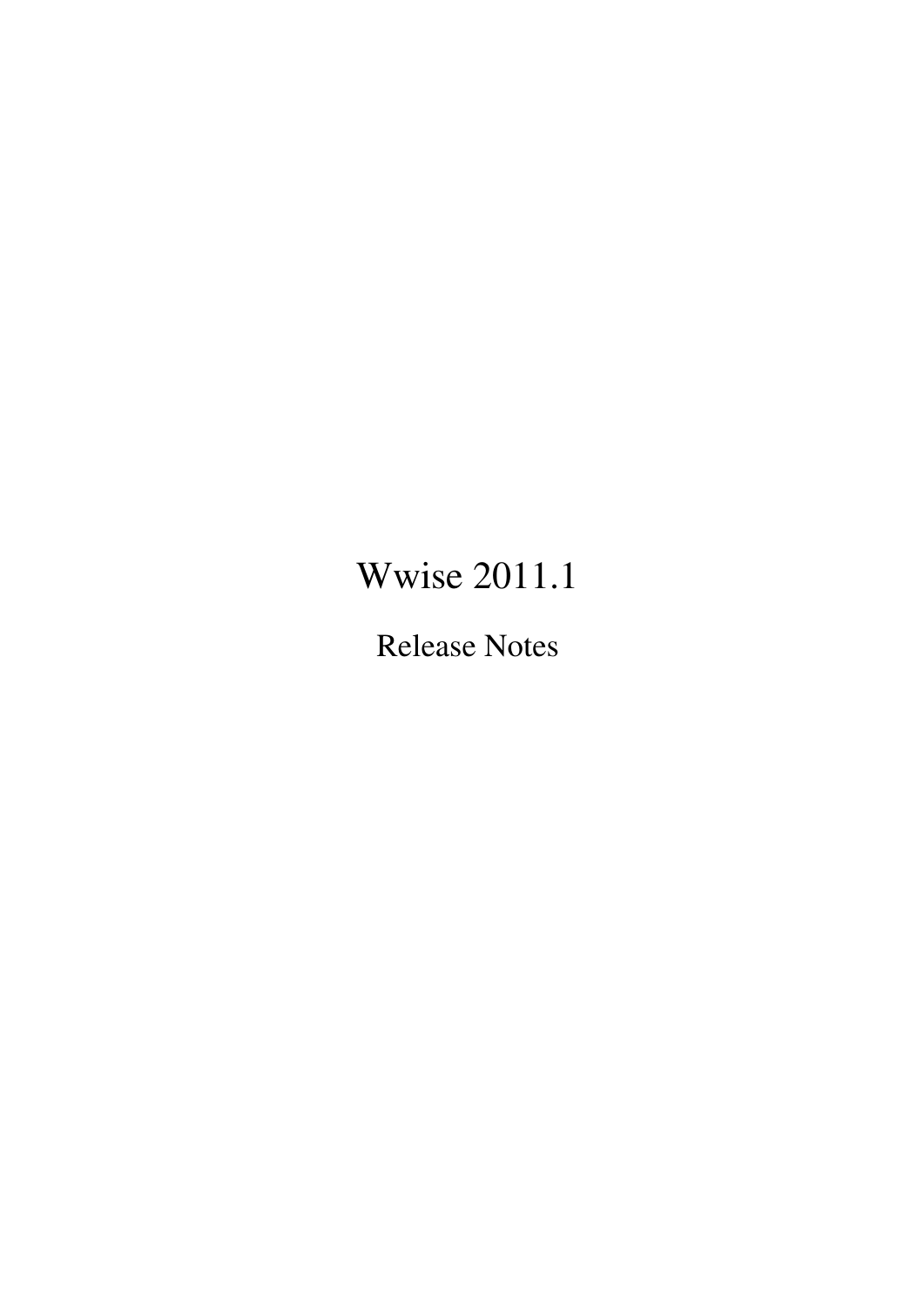## **Contents**

| 1                       |                                                     | <b>New Features</b>                       | 1              |
|-------------------------|-----------------------------------------------------|-------------------------------------------|----------------|
|                         | 1.1                                                 |                                           | $\mathbf{1}$   |
|                         | 1.2                                                 |                                           | 1              |
|                         | 1.3                                                 |                                           | 1              |
|                         | 1.4                                                 |                                           | 2              |
|                         | 1.5                                                 |                                           | 2              |
|                         | 1.6                                                 |                                           | 2              |
|                         | 1.7                                                 |                                           | $\overline{2}$ |
|                         | 1.8                                                 |                                           | 2              |
|                         | 1.9                                                 |                                           | 3              |
|                         |                                                     |                                           | 3              |
| $\overline{\mathbf{2}}$ |                                                     | <b>Important Migration Notes (2011.1)</b> | 3              |
| 3                       | <b>Requirements and Other Important Information</b> |                                           |                |
|                         | 3.1                                                 |                                           | 3              |
|                         | 3.2                                                 |                                           | $\overline{4}$ |
|                         | 3.3                                                 |                                           | 4              |
|                         | 3.4                                                 |                                           | 4              |
| $\blacktriangleleft$    | <b>Known Issues and Limitations</b>                 |                                           |                |
|                         | 4.1                                                 |                                           | $\overline{4}$ |
|                         | 4.2                                                 |                                           | 7              |
| 5                       | <b>Complete Changelist</b>                          |                                           |                |
|                         | 5.1                                                 |                                           | 10             |
|                         | 5.2                                                 |                                           | 11             |
|                         | 5.3                                                 |                                           | 11             |
|                         | 5.4                                                 |                                           | 11             |
|                         | 5.5                                                 |                                           | 12             |
|                         | 5.6                                                 |                                           | 13             |
|                         | 5.7                                                 |                                           | 13             |
| 6                       | 14<br><b>Need Help?</b>                             |                                           |                |
|                         | 6.1                                                 |                                           | 14             |
|                         | 6.2                                                 |                                           | 14             |
|                         | 6.3                                                 |                                           | 14             |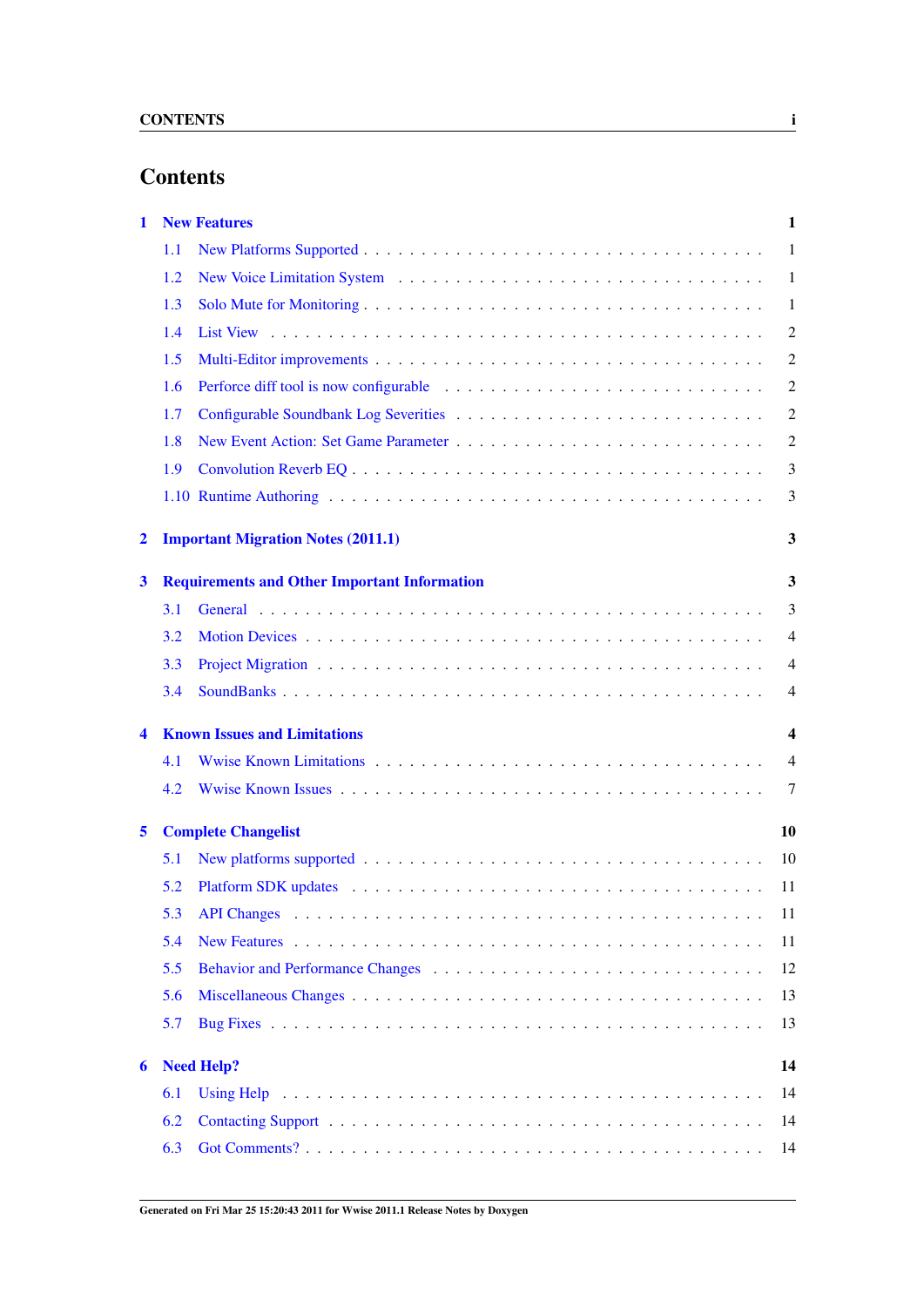## <span id="page-2-0"></span>1 New Features

#### <span id="page-2-1"></span>1.1 New Platforms Supported

Wwise 2011.1 adds support for the following platforms:

- Apple iOS
- Nintendo 3DS

#### <span id="page-2-5"></span><span id="page-2-2"></span>1.2 New Voice Limitation System

The Wwise voice limitation system is greatly improved in 2011.1:

- Now possible to have a sound being over the playback limit to go virtual instead of simply be killed.
- Now possible to optionally add a global playback limit at the actor-mixer limiter level, instead of the per game object limit.
- A Project playback limit was added as a Project setting (can also be modified at runtime using the SDK function AK::SoundEngine::SetMaxNumVoicesLimit())
- Virtual voices are not part of the count for the sound instance limit anymore, solving the known issue where audible sounds were occasionally kicked by inaudible sounds.

#### <span id="page-2-4"></span><span id="page-2-3"></span>1.3 Solo Mute for Monitoring

Solo and Mute buttons were added for monitoring purposes in the following views:

- Mixing Desk
- Master Mixer Console
- Advanced Profiler (Voices tab)
- Property Editor
- Schematic View
- Music Segment Editor
- Soundcaster
- Query View
- Reference View
- List View (new in 2011.1)

The Solo and Mute buttons also serve as indicators when an ancestor or descendant object is muted or soloed.

The Wwise Toolbar also has a Reset Mute button and a Reset Solo button. Those can be used to reset all the mutes and the solos done in the current session.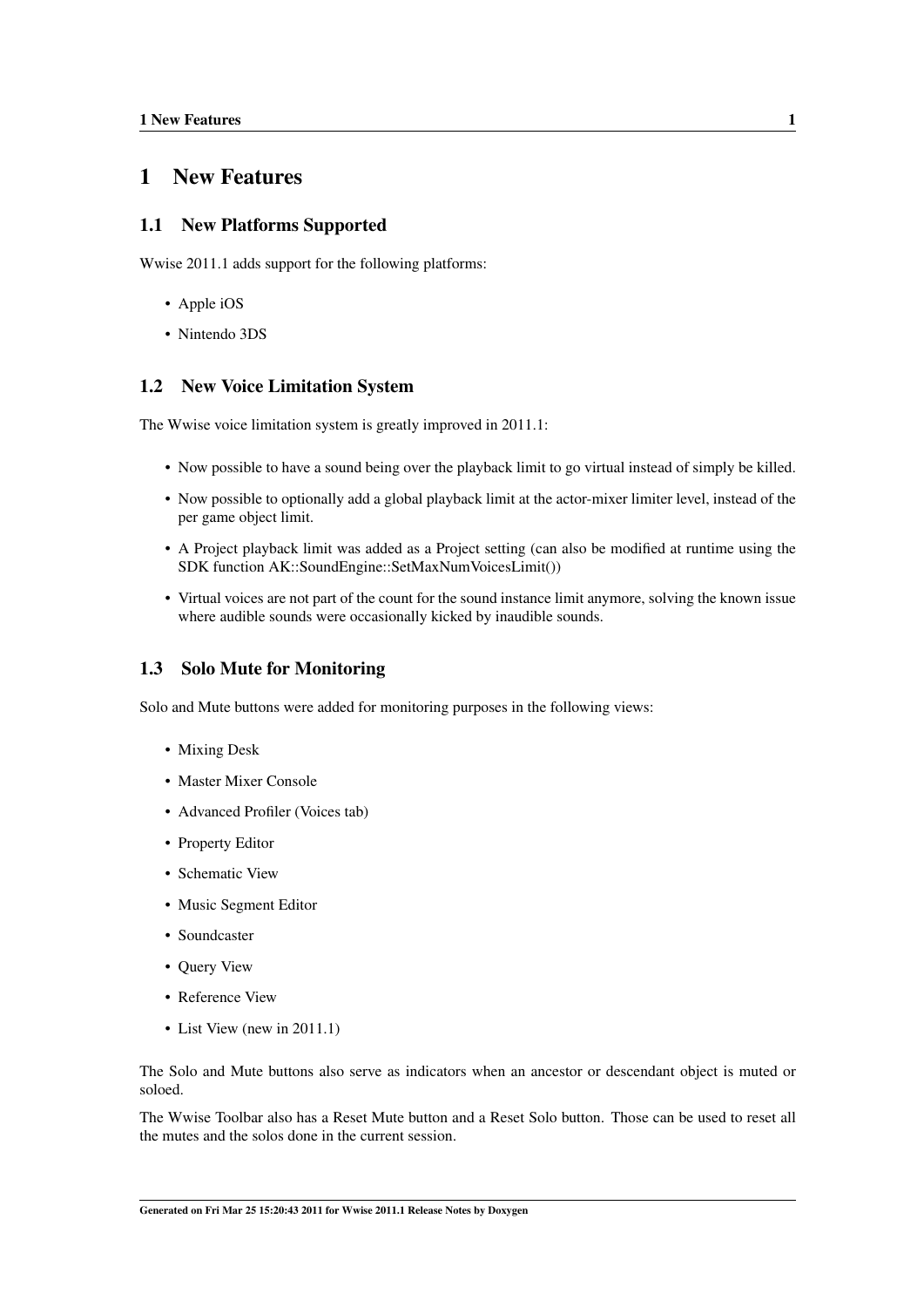#### <span id="page-3-0"></span>1.4 List View

The new List View allows you to search, consult and edit objects in Wwise. The List View can be populated in multiples ways:

- Using the search field at the top of the list
- By dragging objects from other lists in Wwise: hold Shift when dragging to add objects instead of replacing
- By using the Show in List View context menu item when right-clicking an object
- From the Open Results in List View button in the toolbar floating search results dialog

The List View also allows editing of the properties of the objects in the list. You can choose which property or column to show by:

- Right-clicking the list header and selecting Configure Columns OR
- <span id="page-3-5"></span>• Clicking the View Settings button in the titlebar of the view

Double-clicking an entry in the List View opens the corresponding object for editing. You can also select one or more entries in the results list and then right-click to display a series of common commands, including multi-edit, convert, and show in Schematic View.

#### <span id="page-3-1"></span>1.5 Multi-Editor improvements

The Multi-Editor now allows you to edit:

- Notes for every object type
- Attenuation ShareSet assignation
- Positioning properties
- <span id="page-3-8"></span>• Several new object types

#### <span id="page-3-6"></span><span id="page-3-2"></span>1.6 Perforce diff tool is now configurable

In the Perforce plug-in, it is now possible to select a third-party diff application other than p4merge.

#### <span id="page-3-3"></span>1.7 Configurable Soundbank Log Severities

The severity of the different messages in the soundbank log can now be changed in the Project Settings > Logs tab. Changing the severity of the messages allows more control over the return code when using the Wwise command line application (WwiseCLI.exe).

#### <span id="page-3-7"></span><span id="page-3-4"></span>1.8 New Event Action: Set Game Parameter

<span id="page-3-9"></span>It is now possible to create event actions that set the Game Parameter value, for a game object or globally. Additionally, the Game Parameter can be set to an absolute value or relatively to the current value, with or without a transition time.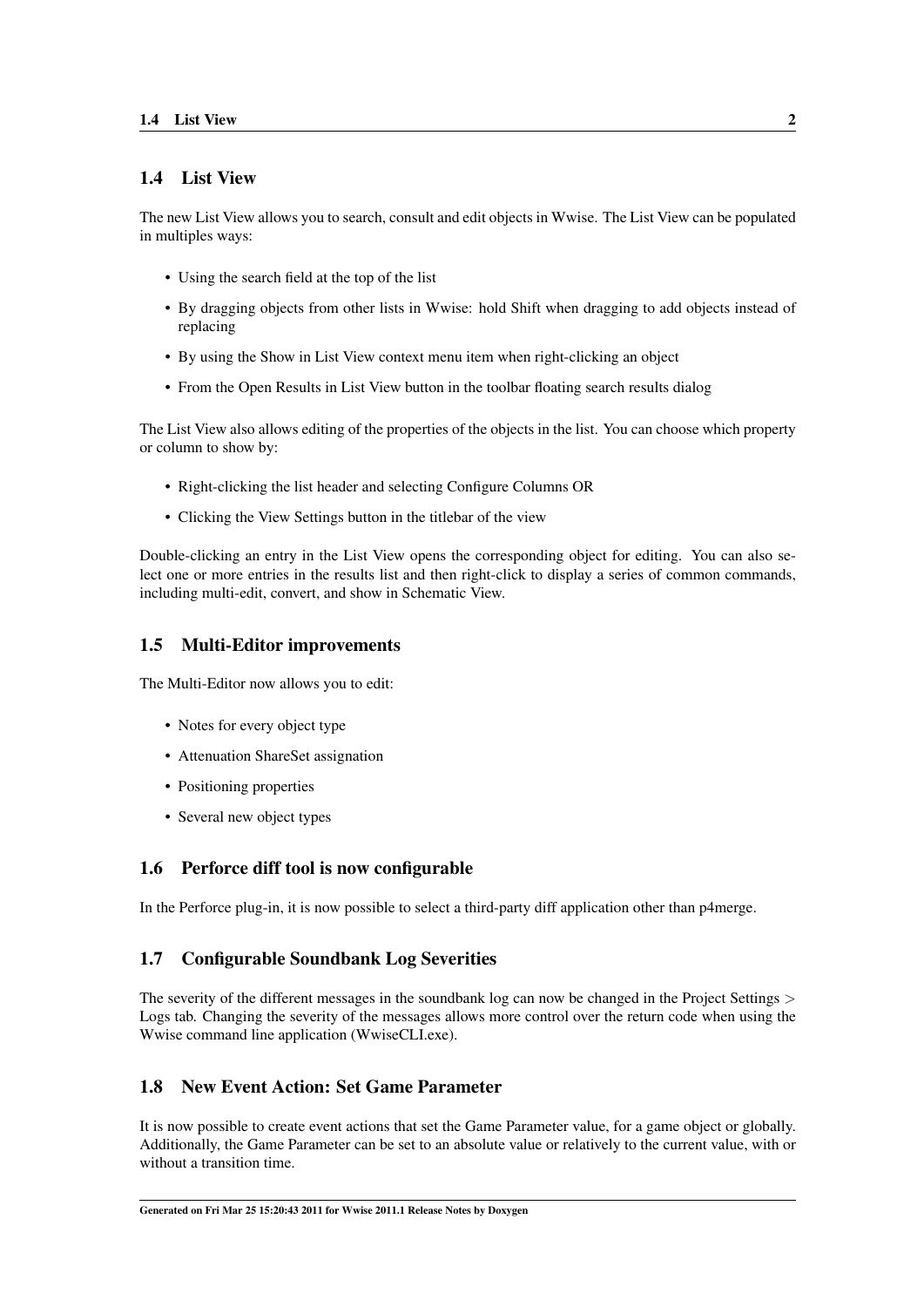#### <span id="page-4-0"></span>1.9 Convolution Reverb EQ

The Convolution Reverb has a new EQ tab allowing you to filter-out or boost certain frequencies of the Impulse Response, providing a very precise control over the tone or coloration of the reverb.

#### <span id="page-4-1"></span>1.10 Runtime Authoring

It is now possible to modify event action properties and instance limits on objects while connected to the game.

## <span id="page-4-2"></span>2 Important Migration Notes (2011.1)

Please refer to the Installation and Migration Guide for general advice about migrating projects to a new version of Wwise.

## <span id="page-4-3"></span>3 Requirements and Other Important Information

We have compiled a list of specific requirements and other important information that you should know before working with Wwise.

#### <span id="page-4-4"></span>3.1 General

External components required for installation. The following external components are required to run Wwise:

- Microsoft<sup>®</sup> .Net Framework Version 2.0, which is included in the installation package.
- XMLLite for Windows XP Service Pack 2. To download a copy of XMLLite, visit the Microsoft web site.

Note: XMLLite is automatically installed with Windows XP Service Pack 3 and Windows Vista.

DirectX® February 2010 or later, which is required to run the Game Object 3D Viewer in Wwise and the Xbox 360 controller on Windows. To update your version of DirectX, visit the Microsoft web site (<http://www.microsoft.com/directx>).

Note: If you have an older version of DirectX, Wwise will run normally, but the Game Object 3D Viewer will not be available and you will not be able to test motion in Wwise.

Visual Studio DLL Dependencies. The following versions of Microsoft Visual Studio are used to build the Wwise libraries:

• VC 2008 version: 9.0.30729.1 Wwise libraries have a dependency on a specific version of the CRT DLL. If you are using a different version of Visual Studio, or if you do not want your game to depend on that version of the CRT DLL, you can link to the libraries from the Debug (StaticCRT), Profile (StaticCRT) and Release (StaticCRT) folders instead. For more information on the Visual Studio DLL dependencies, refer to the "Platform Requirements" section of the SDK documentation.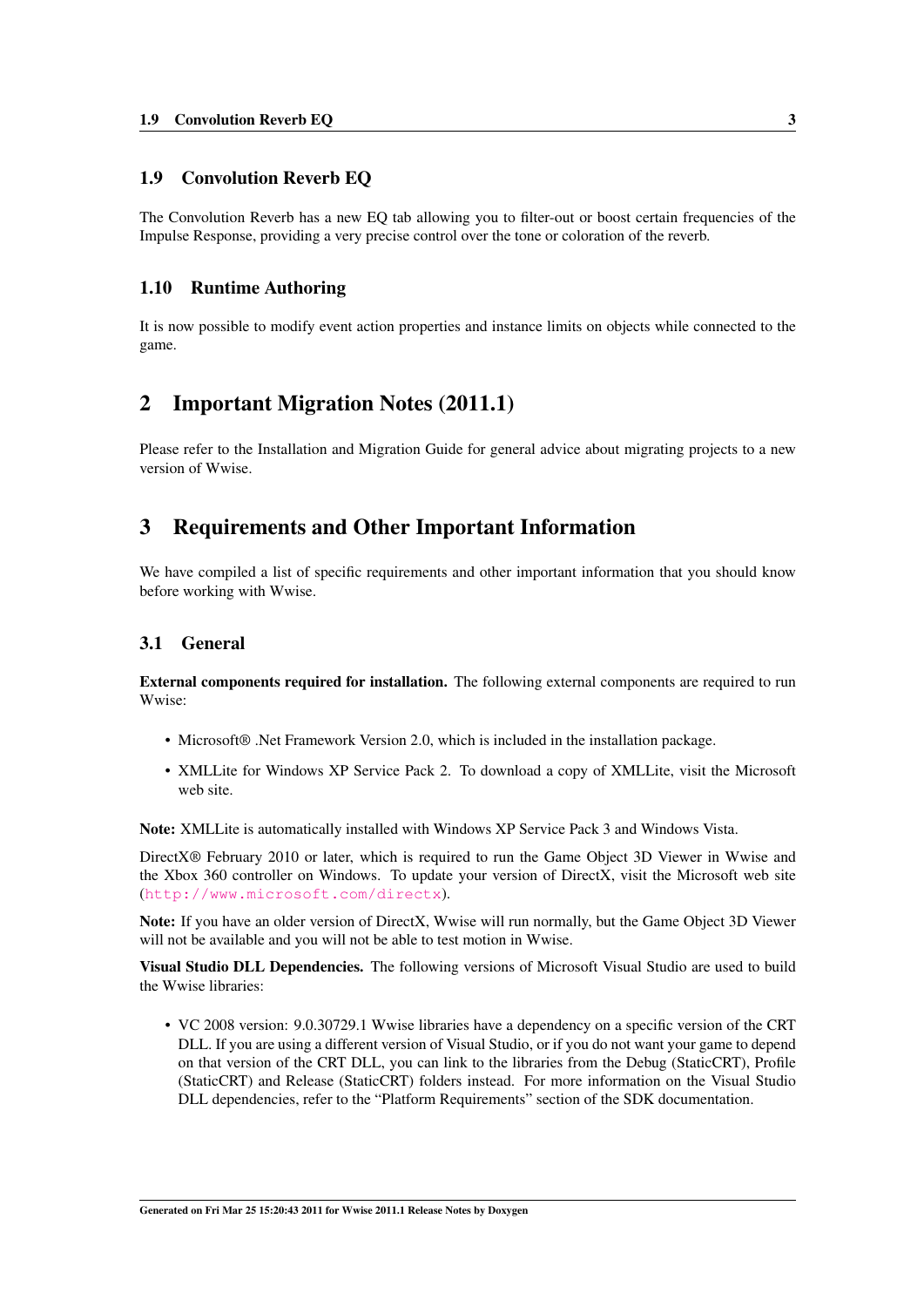#### <span id="page-5-0"></span>3.2 Motion Devices

Connect game controllers to high power USB ports. Motion devices need to be connected to a high power USB port. If the USB port does not have sufficient power to run the motion device, the system will unmount the device to protect both the operating system and the device itself. The USB ports in the front of a computer are generally not powerful enough to run a motion device, so you should connect them to the USB ports at the back of the computer.

#### <span id="page-5-1"></span>3.3 Project Migration

Wwise Installation and Migration Guide. When you are ready to upgrade to a newer version of Wwise, you need to follow a coordinated protocol to ensure that your projects created in the previous version are migrated smoothly to the newer version. For more information, it is strongly recommended that you refer to the Wwise Installation and Migration Guide, before you upgrade.

#### <span id="page-5-2"></span>3.4 SoundBanks

SoundBanks version has been updated. The version of the SoundBanks has been updated since the previous Wwise versions. This means that you will need to regenerate all your SoundBanks so that they are compatible with the current version of Wwise.

## <span id="page-5-3"></span>4 Known Issues and Limitations

Audiokinetic is constantly working to provide you with the highest quality software; however, you should be aware of the limitations and issues in this version of Wwise.

#### <span id="page-5-4"></span>4.1 Wwise Known Limitations

The following list describes the limitations in this version of Wwise.

- Audio Busses
	- If you are ducking a bus that is playing a series of short sounds within a looped sequence container set to Continuous, you may experience a loss in ducking between the short sounds or at the loop point of the container. To avoid this behavior, you can either add sample accurate transitions between the sounds within the container, or set the ducking recovery time to anything but zero.
- Audio File Management
	- The audio pipeline uses real-time sample rate conversion nodes when playing sounds that differ from the platform's native sample rate (48 kHz for Windows, Xbox 360 and PLAYSTATION 3). To prevent possible conversion rate aliasing artefacts, content that does not require pitchshifting such as music should be converted to match that of the native platform. For Windows, it is also possible to have a native format of 24 kHz using the audio quality option that is available from the SDK.
	- The Vorbis encoder library may result in poor audio quality for sounds using sample rates below 16 kHz. The Vorbis codec was specifically tuned for higher sample rates and performs very well above 16kHz. Audio quality below the 16kHz sampling rate, however, can vary considerably depending on the encoding settings used and the audio asset itself.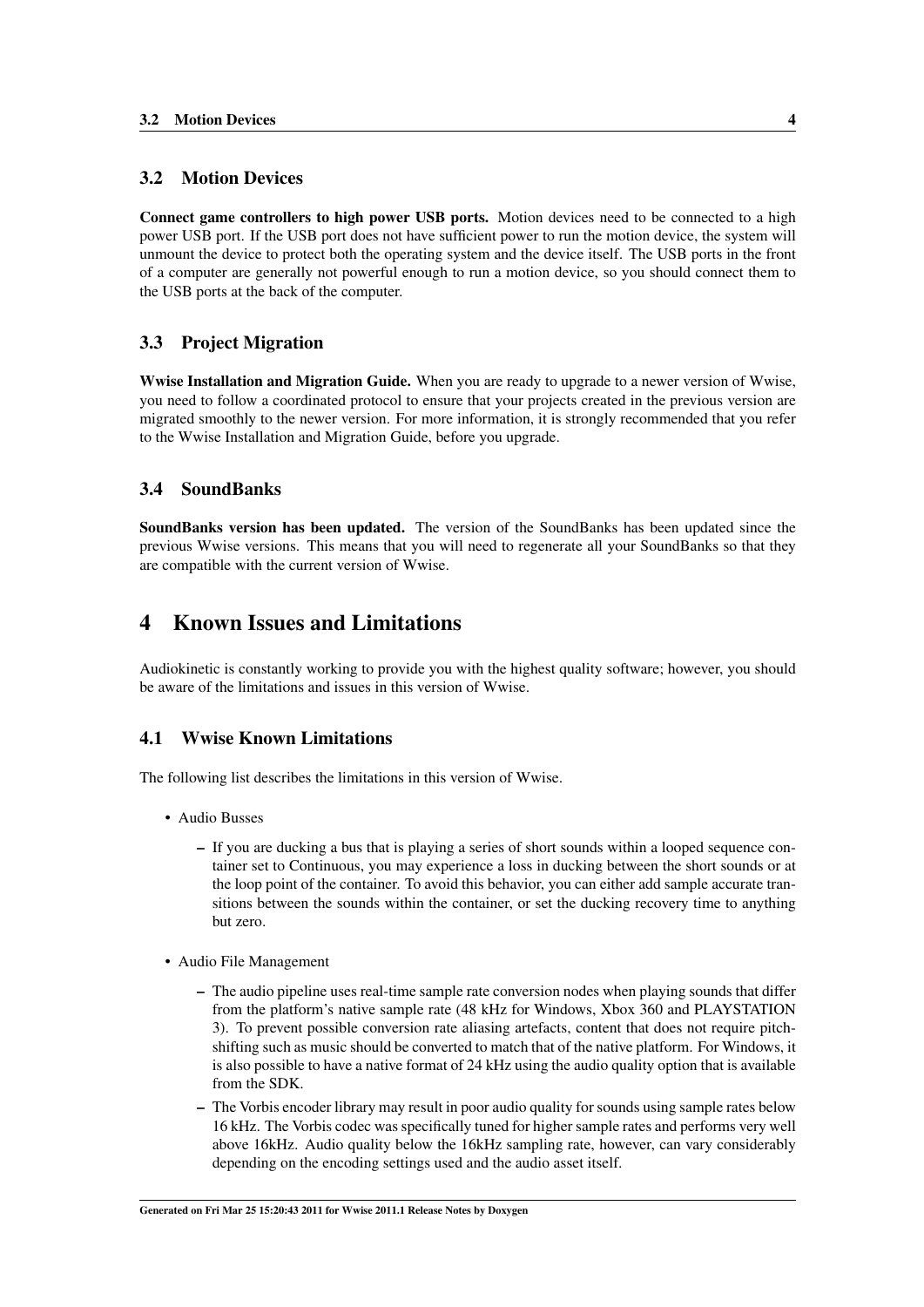- Minor artefacts may result when the Wwise loop fixing algorithm specified in some formats' conversion settings is applied. These artefacts, which result from slight time-stretching or pitch-shifting in the algorithm, are less noticeable for sources with a long duration.
- During the audio conversion process, loop regions that are shorter than the sample boundaries (format-specific) are removed.
- Looping music clips may lose timing accuracy each time the loop point is crossed due to loop fixing. However, the Play and Stop position in the segment are always sample accurate.
- It is not recommended to try to align the last and the first samples of two contiguous XMAconverted clips.
- Containers
	- Although you may use a switch container as a child of a random or sequence container with sample accurate transitions, transitions will not be sample accurate if the switch container plays more than one sound simultaneously.
	- The maximum number of children in any type of container is 65535. Although Wwise lets you create more than 65535 in the authoring application, no parent-child link can be made between the parent and the child above this limit. Without the link, these child objects cannot receive any notification updates during playback, including changes to volume, positioning, and so on.
	- There are several restrictions and limitations that currently exist when using the crossfade, sample accurate, and trigger rate transitions with random and sequence containers. For a complete list, refer to the [Wwise Knowledge Base](http://kb.gowwise.com/).
	- If the playback instance limit is reached for a random or sequence container using Trigger Rate as the transition type, the currently playing sound as well as the container itself will be killed.
	- Sample accurate transitions of random or sequence containers are ignored on the Wii platform with source plug-ins and Vorbis formats.
- Effects
	- Since you cannot apply a crossfade when bypassing or un-bypassing an effect, you may experience clicking when using the Enable/Disable Bypass event action.
- Interactive Music
	- A music switch transition rule cannot use both the options "Sync To Same Time as Playing Segment" and "Use transition segment". Whenever "Use transition segment" is enabled, "Sync To - Entry Cue" is used instead.
	- The Break event action has no effect on objects of the Interactive Music hierarchy. Its functionnality may be reproduced with the help of a music switch container.
	- The empty space on a track before a clip will be considered as the clip's pre-entry, possibly causing music transitions to occur later.
	- Run-time sample rate conversion makes sounds longer by approximately 12 samples per minute, causing slight inconsistencies for music objects. Sources in the following sample rates are affected: 44100Hz, 22050Hz, 11025Hz.
	- The wave data displayed in the Music Segment Editor for a converted file represents the original file and not the converted file.
	- The cumulative length of stingers played over "nothing" within the same switch of a music switch container is limited to 12.4 hours. If a change in switch occurs, the cumulative time counter is reset to zero. To avoid this problem: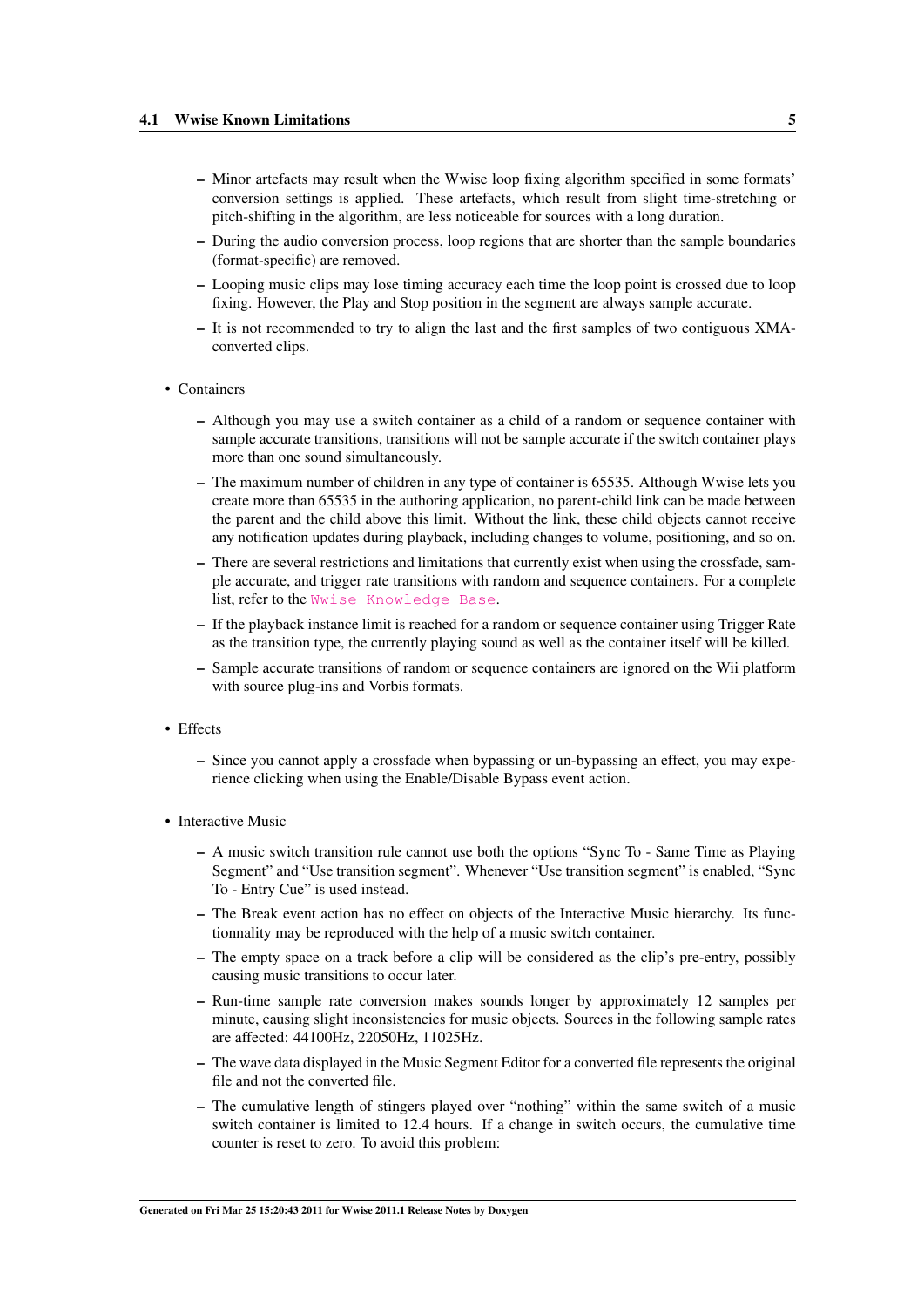- \* Do not use stingers over "nothing". Any stinger that is not scheduled to play "immediately" is dropped when "nothing" is playing.
- \* If you use stingers over "nothing", you should replace "nothing" with a music playlist container looping over an empty segment.
- Source starvation may cause music tracks to be desynchronized.
- Interface
	- Some views in Wwise are cropped on Japanese systems and potentially other languages as well. This can also occur if you modify the font DPI in Windows. To fix this issue, you can download new registry files from the [Wwise Knowledge Base](http://kb.gowwise.com/) or revert the font size to the standard Windows setting.
- Live Edition
	- Some operations are not allowed during playback or when connected to a game, but are erroneously possible to edit using the List View or the Multi-Edit features. These operations include:
		- \* Modifying the Output bus or the Override bus option.
		- \* Enabling/Disabling voice limitation system.
	- Editing these during playback could cause instability in the game and could require restarting the sound engine to recover.
- PlayStation 3 platform
	- In order for streamed Vorbis files to play correctly on the PlayStation 3, the granularity of the I/O must be a multiple of 16 bytes.
- Positioning
	- The time base used in Wwise to record changes in positioning is independent of the time base used by your computer's sound card. As a result, the changes in positioning may not be synchronized to the sound that is played.
	- If you add or remove a point along the path during playback, the sound will continue to play, but there will be no propagation. The next time you play back the sound, the changes that you made will be applied.
	- Wwise uses an "equal power" schema to ensure that no audio source exceeds 0dB in any speaker. As a result, all stereo sounds set to 2D positioning will be played 3dB quieter by Wwise. To maintain the same mixing reference, boost the 2D sounds by 3dB.
- Projects
	- When a project is saved to a mapped network drive, performance may be seriously affected. If you decide to save your projects to a mapped network drive, Audiokinetic will not support these projects.
	- When "User Account Control" (UAC) is enabled on Windows Vista more recent versions, Wwise sample projects installed under "Program Files" or "Program Files (x86)" can't be opened with the 64-bit version of the Wwise authoring application because of permission issues. While these projects can be opened with the 32-bit version of the Wwise authoring application even when UAC is enabled, we strongly advise against it as the cache, Originals, and GeneratedSoundBanks folders will be "virtualized", and will thus be using the wrong folders. To workaround this issue, do one of the following: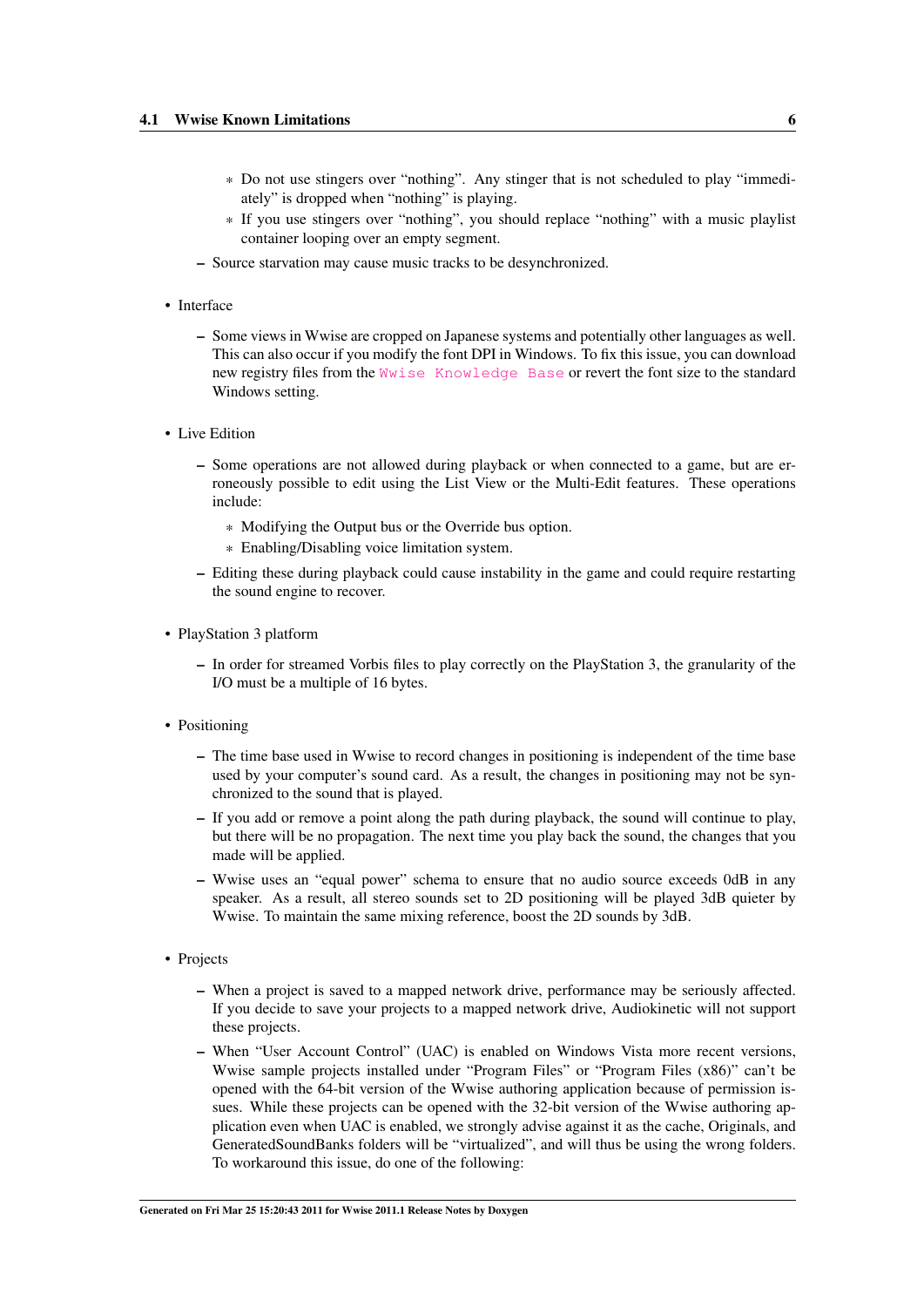- \* Move the project to a location where you have full read/write permissions. Note that the IntegrationDemo executable will search for SoundBanks in the relative path where they would normally be generated, so you should also move the IntegrationDemo executable, if you plan to use it. (This option is recommended).
- \* Disable UAC. Since UAC is a security feature introduced in Windows Vista, we do not suggest disabling it as it may render your computer vulnerable to malicious software and other forms of attacks.
- Remote Connections
	- If the IP address of a computer changes while the Remote Connections dialog box is open, the computer will be displayed in the Available list using the LAN IP address instead of the usual "Local Host" IP address. If you connect to this computer, this computer will be added to the History list using the LAN IP address even if the same computer is already in the list using the "Local Host" IP address. Wwise doesn't recognize that these two entries are the same remote computer. The next time you use Wwise, both entries will remain in the History list. Despite the duplication, you can connect to the computer using either entry.
	- Refer to this Wwise Knowledge Base article for information on troubleshooting the remote connection: <http://kb.gowwise.com/questions/137>
- SDK
	- Debug versions of the Wwise SDK sample effect and source plug-ins cannot be used with the Wwise authoring tool.
- SoundBanks
	- If a sound exists in more than one SoundBank, a transition will not be applied between the two instances of the sound when one SoundBank is unloaded and another one is loaded. In this case, the first instance of the sound will stop and the second instance will start from the beginning.
	- Note: Using the PrepareEvent mechanism will prevent this sort of problem from happening.
- Streaming
	- If the hard disk on the Xbox 360 and the PlayStation 3 have not been read for a while, you may experience longer read times than normal. When this occurs during critical streaming situations, notifications of source starvation will be sent to the Wwise error log.
- Wii platform
	- The value returned by AK::StreamMgr::IAkLowLevelIOHook::GetBlockSize() must be a multiple of 32 (bytes) in order to play back ADPCM files.
	- On the Wii platform, streamed audio files with file and loop lengths of less than 20ms may not play correctly.

#### <span id="page-8-0"></span>4.2 Wwise Known Issues

The following list describes the relevant outstanding issues that could not be resolved in this version of Wwise.

• Audio Convertion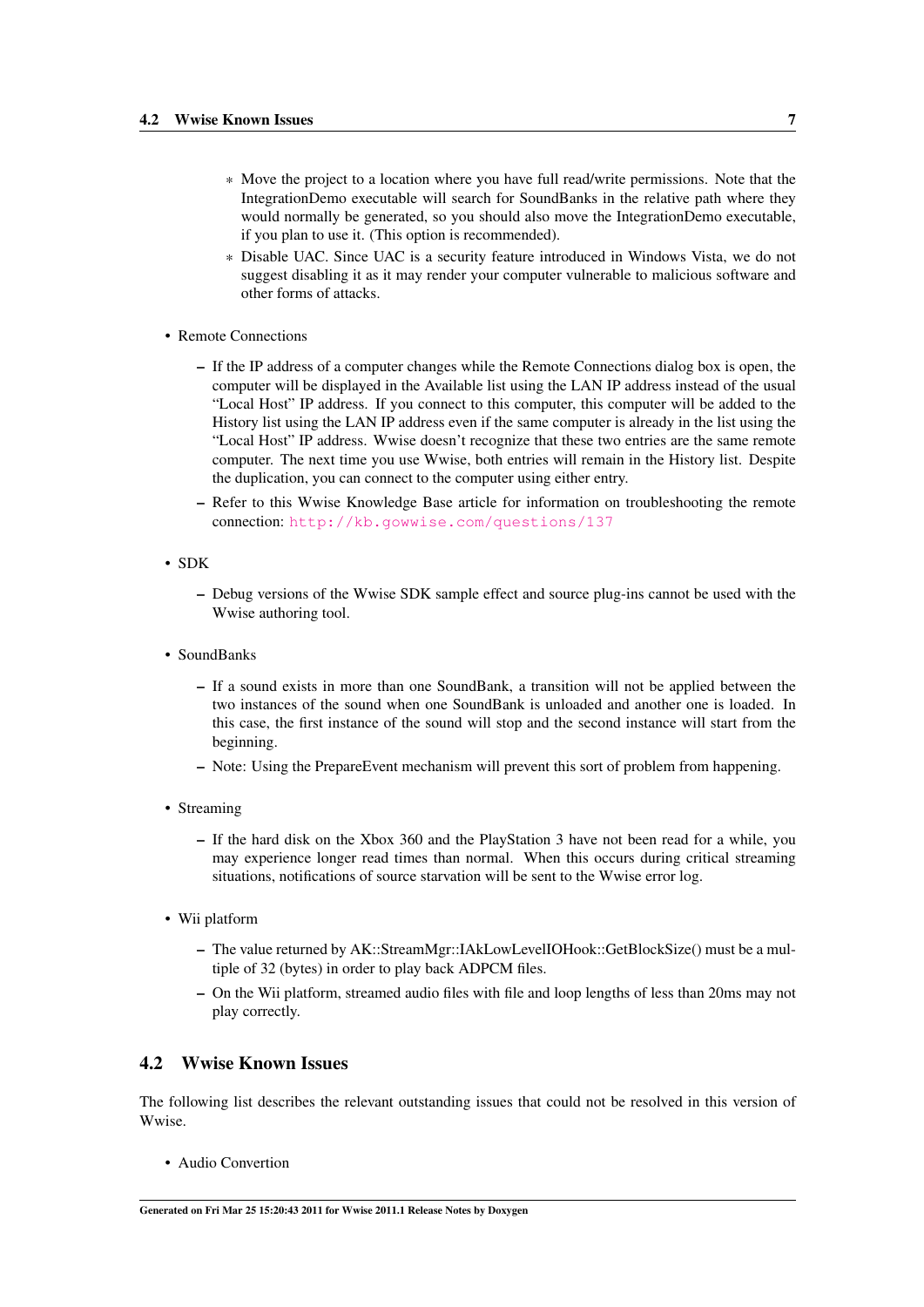- WG-19165: AAC encoding may crash or stall when run from a remote desktop.
- Audio Files
	- WG-11260: Audio from file with too many markers fails to play. If the marker data chunk in the file header is larger than the granularity of the file streaming, the code fails to read the header.
- Blend Containers
	- WG-15390: A sound within a blend container may not be triggered if it follows a sound that failed to play.
	- WG-15729: Playback may fail when chaining multiple containers in continuous mode and step mode and finally Blend Containers with multiple sounds.
- Contents Editor
	- WG-14785: Objects displayed in the Contents Editor are not sorted alphabetically, which can make it difficult to find objects quickly.
- Effects
	- WG-10527: Real-time effect is layered on top of rendered effect when connected to a game.
	- WG-14931: Rendered effects are not listed in the Edit tab of the SoundBank Editor.
- Game Object 3D Viewer
	- WG-15054: Game objects with multiple positions are not shown in the Game Object 3D viewer.
	- WG-16246: The Game Sync Monitor doesn't update as expected until you add or remove a watch from the Watches list.
- Game Simulator
	- WG-16071: Game Simulator is not detecting game pad inputs on Vista 64 bit.
- General
	- WG-15941: When using certain UI schemes in Vista, the property sliders may not react as expected.
	- WG-19096: Playing new sound in Wwise may reset in-progress state transition.
- Integrity Report
	- WG-15569: The integrity report message "Streamed XMA files do not support region loops" may be displayed even when the audio file doesn't contain a region loop.
- Interactive Music
	- WG-6432: "Same Time as Playing Segment" option is ignored if "Use Transition Segment" is enabled.
	- WG-14711: Two 'bar', 'beat' or 'grid' notifications may be sent in a row at segment synchronization points.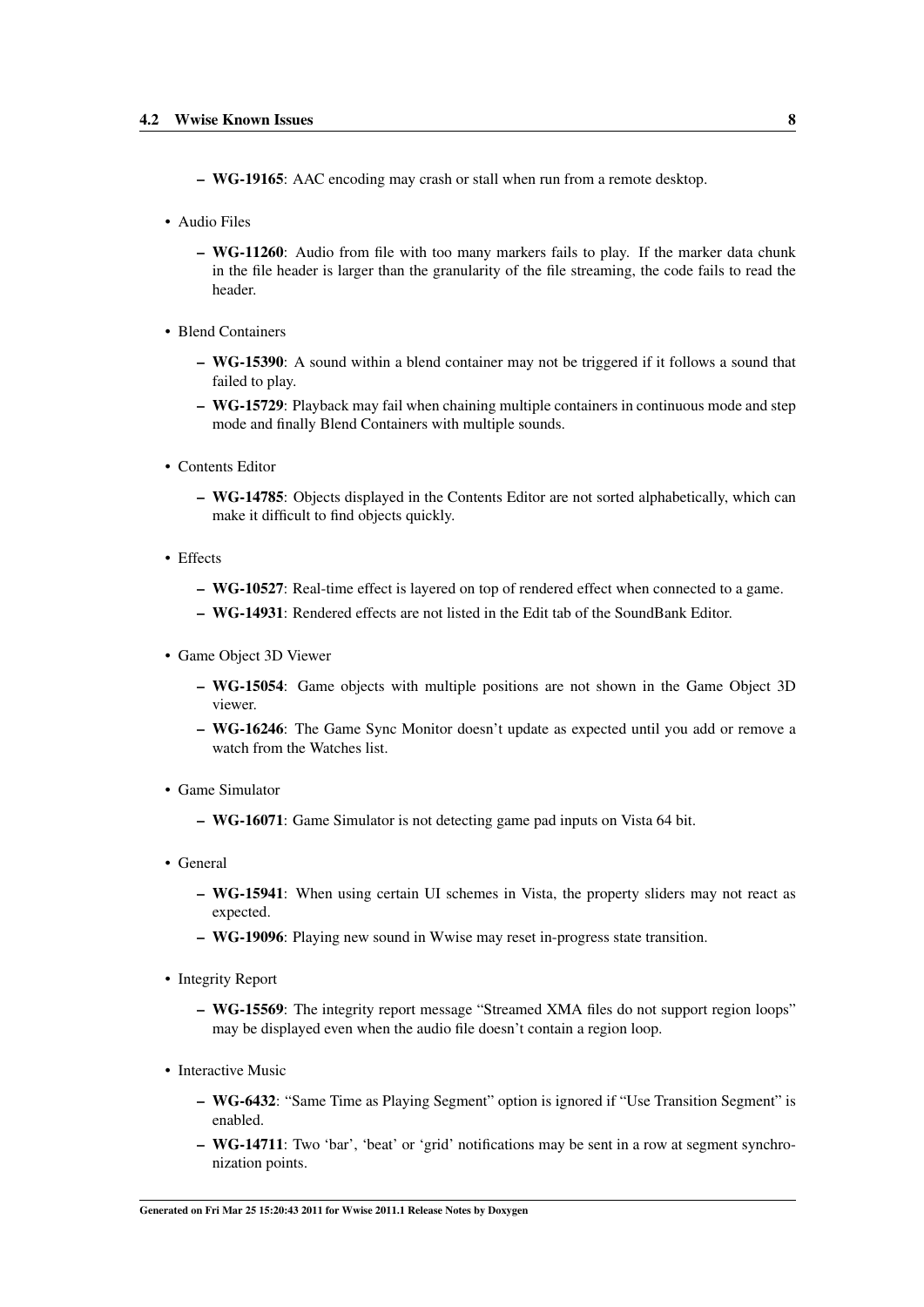- WG-15728: When a transition segment is added to the Any to Any transition and then removed, the music segment and corresponding media file is still included in the SoundBank, in error.
- WG-16261: If a double switch reversal occurs during the playback of a music switch container that has music switch containers as children, the wrong music segment may be played.
- WG-16269: Effect tails are trimmed when effects are inserted in objects of the interactive music hierarchy.
- $\cdot$  iOS:
	- WG-19007: Encoding and playing 0.1 sources on iOS might produce static noise or silence. 0.1 source should be avoided.
- Motion
	- WG-14852: Motion FX objects do not work as expected within a Dialogue Event.
- Multi-Channel Creator
	- WG-16302: Sample loop markers within a source file are not kept in the multi-channel files generated by the Multi-Channel Creator.
- Obstruction/Occlusion
	- WG-15678: When updating the Obstruction/Occlusion curves in Wwise while connected to a game, the curve information is not propagated to the game, as expected.
- Playback Limit
	- WG-15124: Playback limit involving Motion busses may continue to be applied even though it is greyed out in the Wwise application.
- Profiler
	- WG-14176: The RR and RL columns on the Listeners tab of the Advanced Profiler are inverted.
	- WG-15476: Error message missing in the profiler when Wwise detects two similar media files that don't have the same size.
	- WG-15617: When an error occurs in the profiler, Wwise displays the event ID, but not the event name.
- Projects
	- WG-14579: Projects may become corrupted when migrating a project that contains a missing plug-in.
- RTPCs
	- WG-14506: Audio glitches may occur when using a Peak Limiter as well as a Parametric EQ that has an output level driven by an RTPC.
- SDK/Sound Engine
	- WG-15451: Wwise libraries may not be compatible with some compilers as a result of certain libraries using the Whole Program Optimization.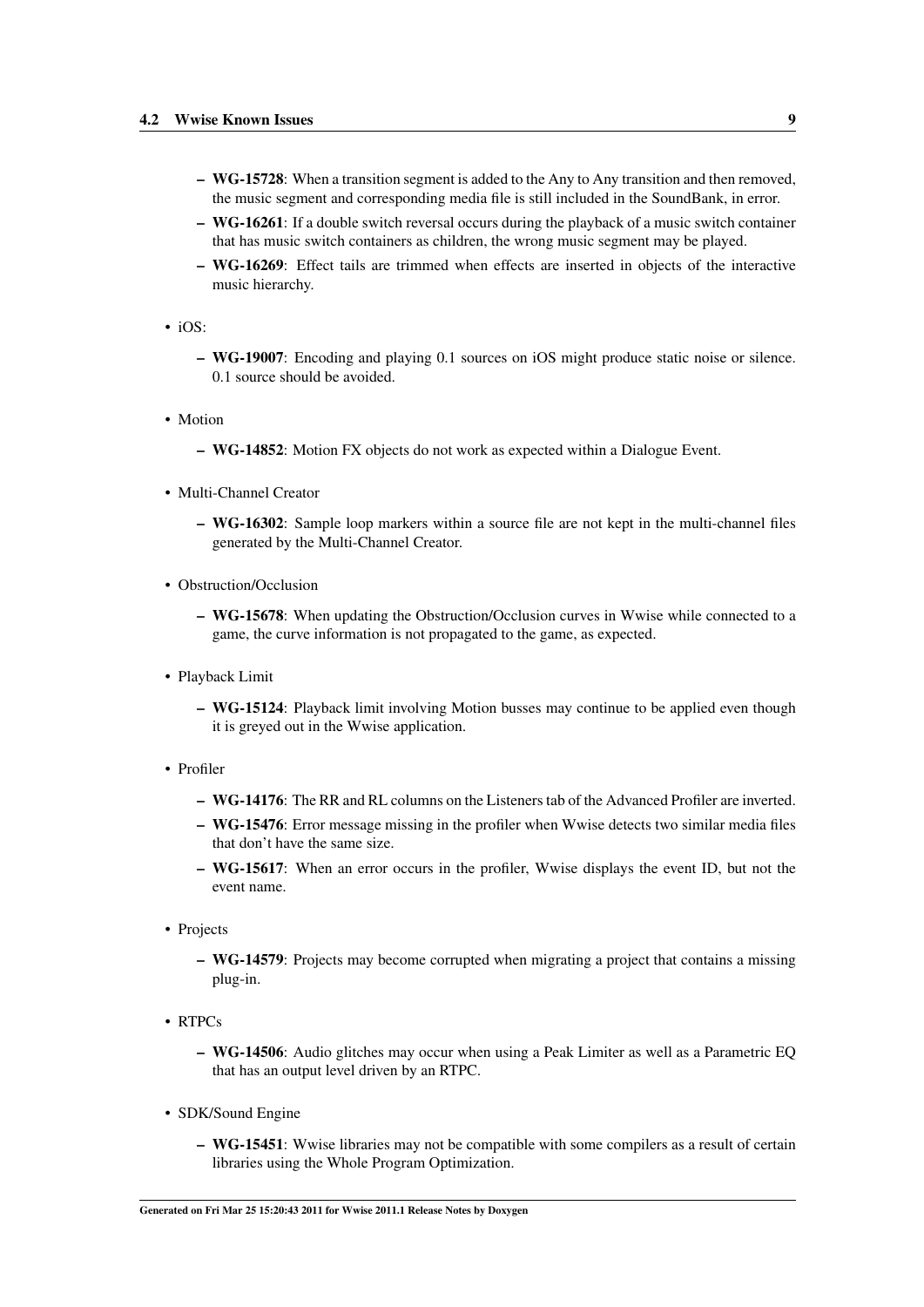- WG-15501: Memory address may be reused by switch container after a game object is unregistered causing Wwise to play a different sound than is expected.
- WG-15537: Race condition may exist that causes the sound engine to crash when connected remotely to your game.
- WG-15805: The casing of the file AkAssert.h is used inconsistently in the SDK; either AKAssert.h or AkAssert.h.
- WG-16185: Speaker volume matrix callback is not called for 2D sounds in IsInitiallyUnderThreshold.
- SoundBanks
	- WG-12087: Game parameters used by control busses are not included in the Initialization bank.
	- WG-13305: SoundBank output text files become inconsistent when a project contains two switches/states with the same name in two different groups.
	- WG-14186: When SoundBanks are generated, Wwise loses registered game objects registered by the SoundFrame preventing sounds from playing.
- Source Plug-ins
	- WG-16232: Clipping may occur when using the Pink or Red noise color setting within the SoundSeed Air - Woosh source plug-in.
- Wii
	- WG-15250: Glitches may occur when pausing music segments on the Wii platform due to inconsistencies between the music and lower engines.
	- WG-17439: Breaking a looping and streaming sound with a very small looping region on the Wii can cause the sound to stop with the error: "File or loop region is too small to be played properly".
- Workgroups
	- WG-15558: When using the Perforce plug-in, the file history scrolls unnecessarily as the information is received.
	- WG-15559: When using the Perforce plug-in, the history returned by P4 truncates the description removing useful information.
	- WG-16257: Wwise may crash when loading a work unit that includes an audio source with a space at the beginning of its filename.

## <span id="page-11-0"></span>5 Complete Changelist

The following sections list and describe the changes made to Wwise between version 2010.3.3 and version 2011.1.

#### <span id="page-11-1"></span>5.1 New platforms supported

- Apple iOS
- Nintendo 3DS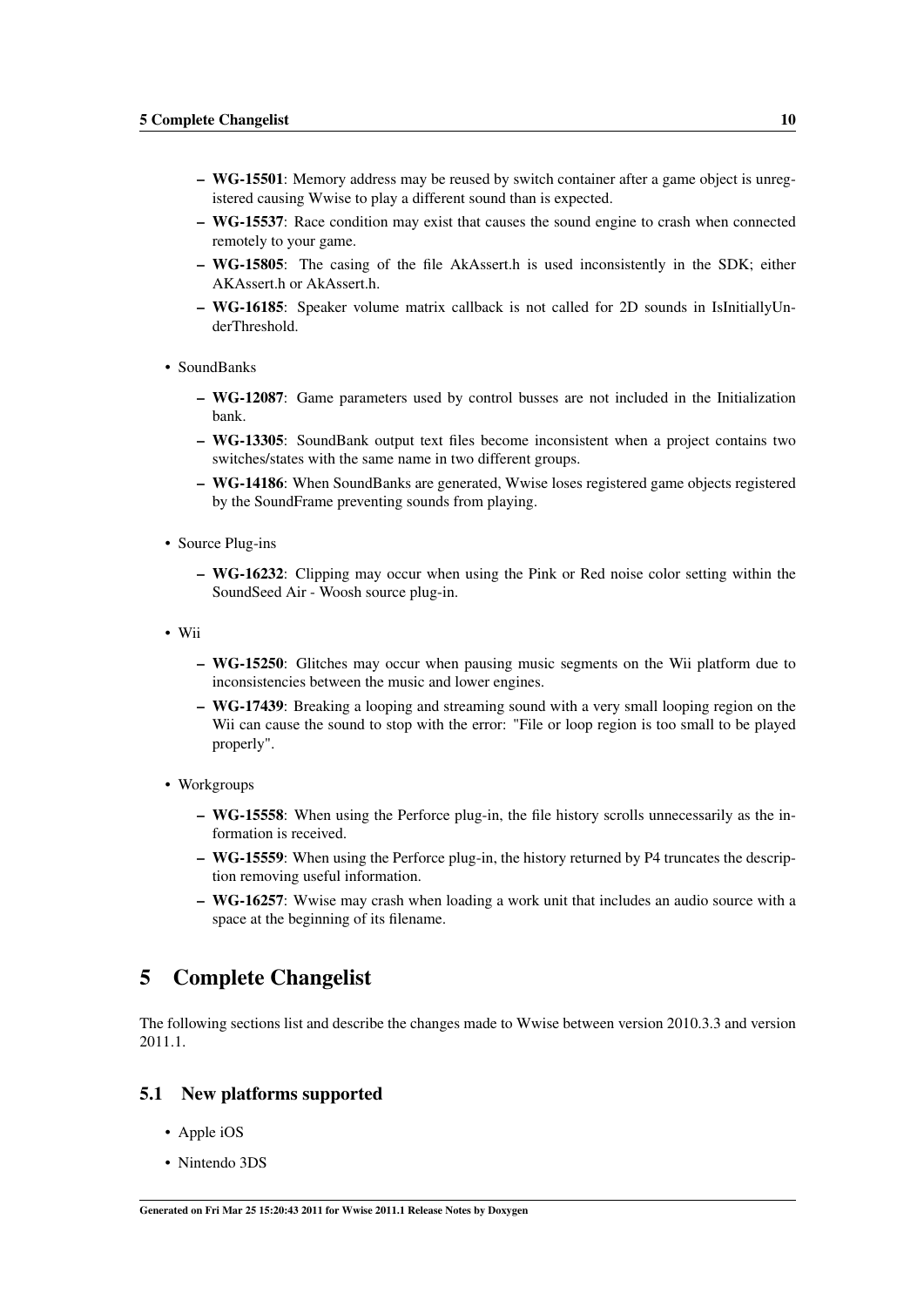#### <span id="page-12-0"></span>5.2 Platform SDK updates

- Xbox 360: updated to XDK 20500 (February 2011).
- PS3: updated to SDK 360.001
- iPhone/iPad minimum Deployment version is iOS 4.0
- WG-16940 Perforce Plugin is now using Perforce 2010.1 SDK

#### <span id="page-12-1"></span>5.3 API Changes

Sound Engine:

- WG-18768 AK\_MAX\_ENVIRONMENTS\_PER\_OBJ is now 3 on the Wii to reflect the platform limit of 3 busses.
- WG-19024 New API functions to manage a callback to be called at every audio frame: AK::SoundEngine::RegisterGlobalCallback and AK::SoundEngine::UnregisterGlobalCallback.
- WG-18509 New feature: Option to avoid initializing and terminating platform network library (sockets) in sound engine. Check AK::Comm::Init function.
- WG-18753 Removed AK\_USE\_PLUGIN\_ALLOCATOR macro, which is not necessary anymore.
- WG-19020 Visual Studio Property Sheets are now available for building plug-ins for the Wwise Authoring application, in SDK/source/Build/PropertySheets.

Authoring:

• WG-18704 The Plugin XML definition schema was changed to include some user interface elements that were previously defined in the User interface resources. Refer to plugin\_xml for more information.

#### <span id="page-12-2"></span>5.4 New Features

- WG-16008 Mute and Solo buttons are now available for every audio object in Wwise. Refer to [Solo](#page-2-4) [Mute for Monitoring.](#page-2-4)
- WG-18586 Multi-edit user interface has been redesigned and has coverage been increased. Refer to [Multi-Editor improvements.](#page-3-5)
- WG-18315 Notes are now shown in the Multi-Editor. Clicking the notes field everywhere in Wwise now shows a popup text editor. Refer to [Multi-Editor improvements.](#page-3-5)
- WG-16407 Positioning parameters are now exposed in the multi-editor. Refer to [Multi-Editor im](#page-3-5)[provements.](#page-3-5)
- WG-18476 Now possible to specify the diff program to use for the Perforce Plugin. Refer to [Perforce](#page-3-6) [diff tool is now configurable.](#page-3-6)
- WG-18610 Now possible to send voices to be virtual when over instance limit. Refer to [New Voice](#page-2-5) [Limitation System.](#page-2-5)
- WG-18611 Now possible to set a global, per platform Maximum number of voice instances either by the SDK or the Wwise project settings. Refer to [New Voice Limitation System.](#page-2-5)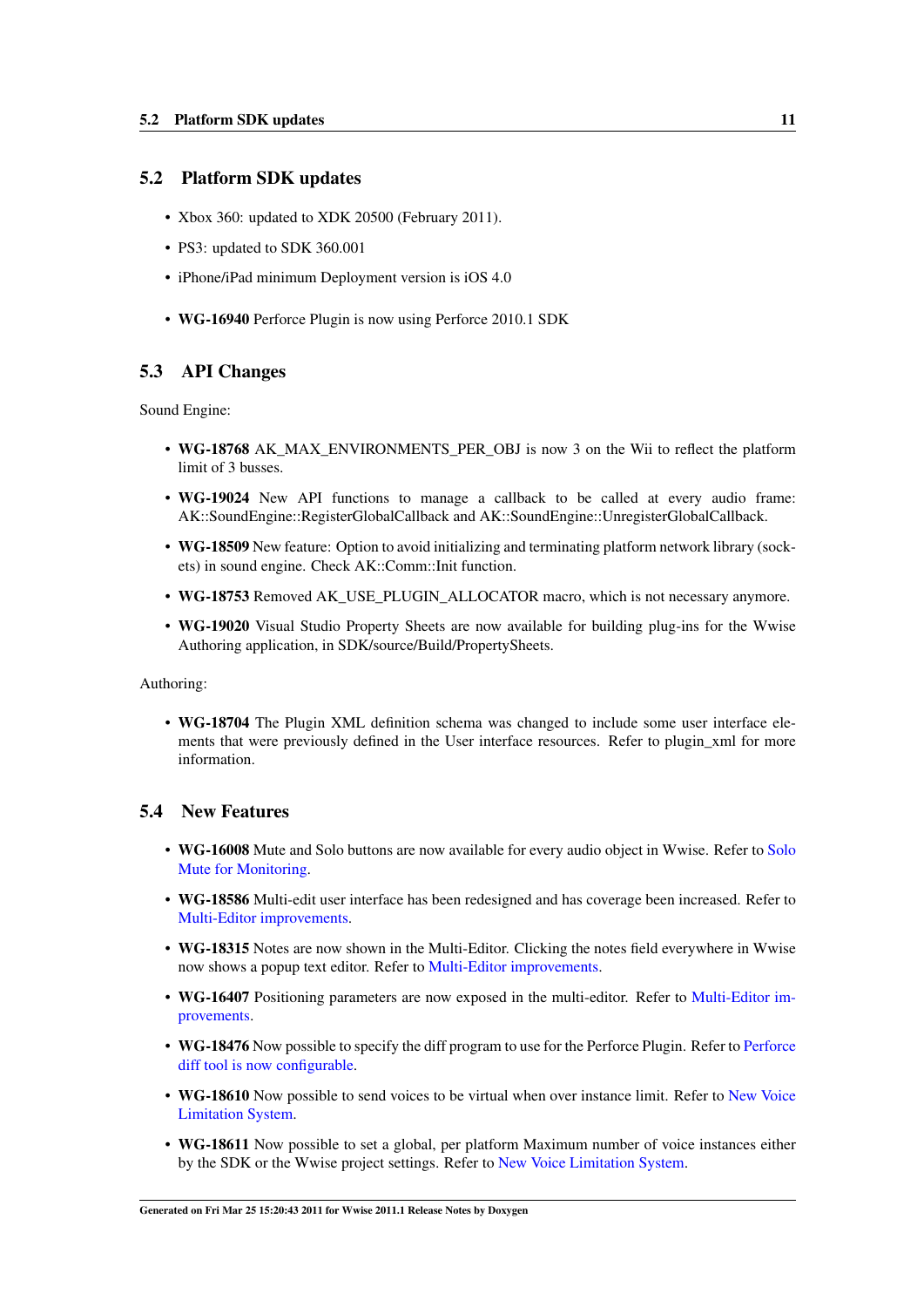- WG-14200 Sound instance on Actor hierarchy objects can now be optionally applied globally or per game object. Refer to [New Voice Limitation System.](#page-2-5)
- WG-2700 New SetGameParameter action available. It is also capable of performing RTPC over a fixed (but randomizable) period of time using predefined curves. RTPC over a fixed period of time is also available from the SDK. Refer to [New Event Action: Set Game Parameter.](#page-3-7)
- WG-17239 Now possible to set the severity of the different messages appearing during the Soundbank generation. Changing the message severity can be use to control the return code at of the command line while generating the soundbanks. Refer to [Configurable Soundbank Log Severities.](#page-3-8)
- WG-17171 Convolution Reverb now has a new tab for equalization using curve controls applied offline to the impulse response. Refer to [Convolution Reverb EQ.](#page-3-9)
- WG-18519 Convolution Reverb now has a control to allow panning the impulse response to compensate for recordings that tend to steer the image of the wet path. To create interpolation between 2 mono impulse responses to obtain a hybrid impulse response.
- WG-18656 AAC support on Mac and iOS.
- WG-18620 Now possible to see from the Voice tab in the advanced profiler if a voice is virtual because it is under volume threshold of if it is virtual because it is over some limit.
- WG-18195 Now possible to specify effect shareset in the SoundBank definition import files to have the associated Impulse Response included in SoundBanks.
- WG-18593 Sine plug-in can now route output to LFE channel, improved performance and operates on SPU on PS3 platform
- WG-18775 The File Manager now allows move operations on a multiple selection when using Perforce or Subversion plug-ins.
- WG-17592 New item in the Performance view to monitor the number of physical voices.
- WG-16119 You may now edit events/actions in the authoring tool while it is connected to your game.
- WG-16122 Advanced Settings: Now possible to edit the maximum number of voices and priority in real time.

#### <span id="page-13-0"></span>5.5 Behavior and Performance Changes

- WG-18612 Now possible to playback sounds encoded with Vorbis with no seek table even if they are set to Go Virtual and "From Elapsed time", they will restart from beginning if they come back from the virtual state.
- WG-14879 Virtual Voices do not count anymore as active voices, preventing them to be taken into account when computing voice limits.
- WG-19033 Guitar Distortion FX: Fuzz distortion mode handles tone parameter changes more consistently across the range.
- WG-17561 SetMultiplePositions called with no positions will virtualize all sounds on the unpositioned game object.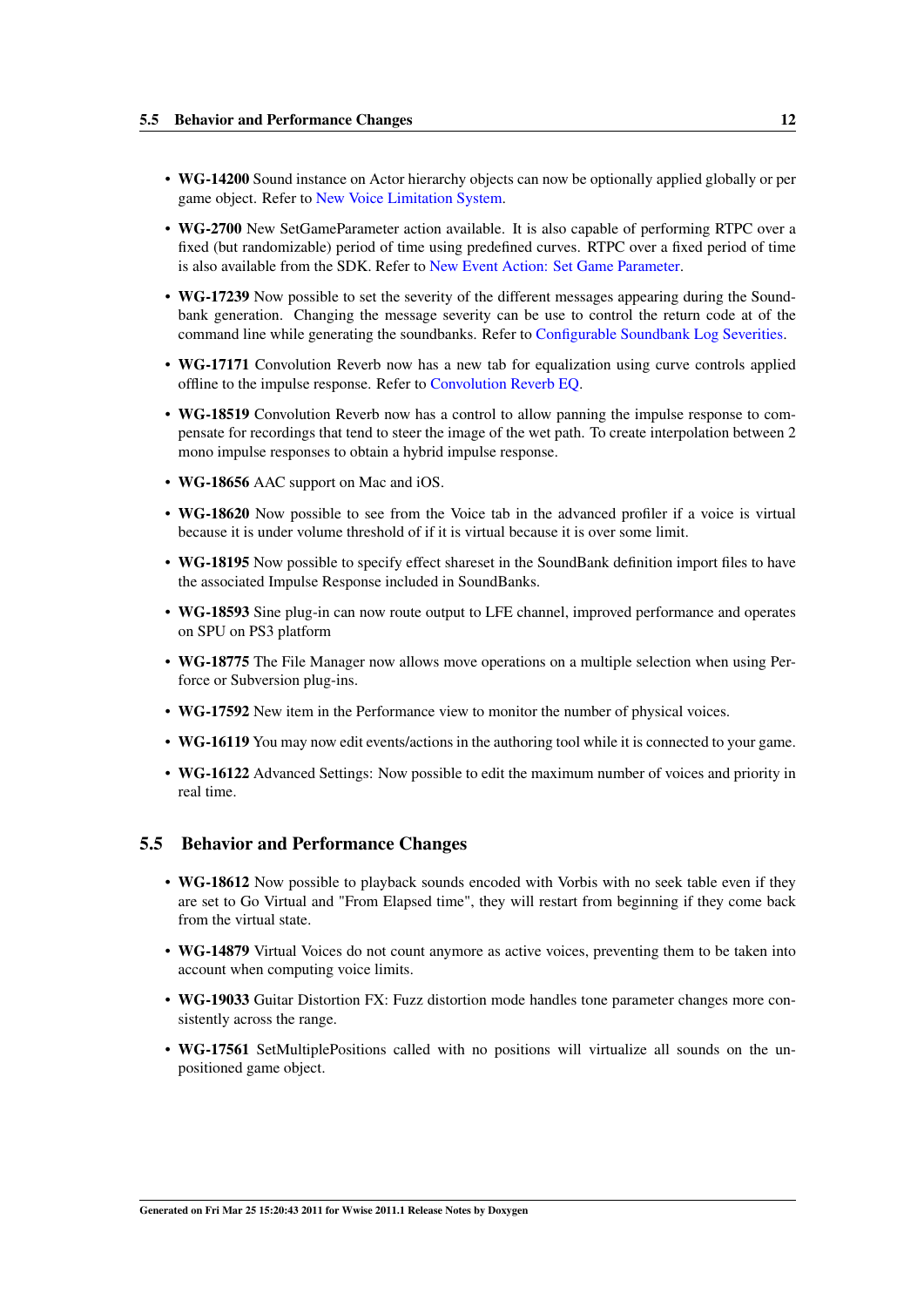#### <span id="page-14-0"></span>5.6 Miscellaneous Changes

- WG-17945 Mac installer is now a package file instead of a DMG.
- WG-18547 All Wwise SDK functions are now declared using the \_\_cdecl on the Windows platform so projects using a different default calling convention can still link with the Wwise SDK.

#### <span id="page-14-1"></span>5.7 Bug Fixes

Sound Engine:

- WG-18671 Fixed: Possible crash when playing interactive music when all segments are excluded from the platform.
- WG-18631 Fixed: Possible issue with AkEvent on the Wii where a waiting thread could be released even if the event wasn't signaled.
- WG-18616 Fixed: Crash when calling GetPoolStats with an invalid pool ID.
- WG-18311 Fixed: Environmental effects can be lost after connecting to a game.
- WG-18973 Fixed: Leaking file handle when converting XMA and xWMA files.
- WG-17547 Fixed: Not possible to call SetMultiplePositions with more than 84 positions.
- WG-18870 Fixed: Occasional crash when adding game object watches while connected to game.
- WG-18578 Fixed: Possible crash when using MeterFX plug-in in 5.1 configuration on PS3.
- WG-17974 Fixed: Potential deadlock when CancelCallbackCookie is called upon reception of a AK\_EndOfEvent callback.
- WG-18625 Fixed: Stability issue with McDSP plug-ins when terminating the sound engine.
- WG-18737 Fixed: Spread parameter ignored when sound plays at listener position.
- WG-18930 Fixed: Total voice count in Performance Monitor also counts mixing busses.
- WG-19019 Fixed: xWMA prefetch size (Zero-Latency mode) not computed correctly.
- WG-18623 Fixed: Rare out of memory condition not handled properly in SoundSeed Impact plug-in.
- WG-18847 Fixed: Rare crash with volume fades while ducking and mixing.
- WG-18860 Fixed: (Mac Debug only) Race condition when terminating sound engine may cause an (inoffensive) assert.

Authoring:

- WG-18922 Fixed: Potential crash in the Authoring tool when disconnecting from a game.
- WG-18966 Fixed: Effect Rendering on the Convolution Reverb effect can sometime cause the conversion to fail.
- WG-19109 Fixed: Advanced Profiler does not always show updated information in some tabs.
- WG-18405 Fixed: During project migration, Wwise requires all files to be writable even if only a portion of the files need to be migrated.